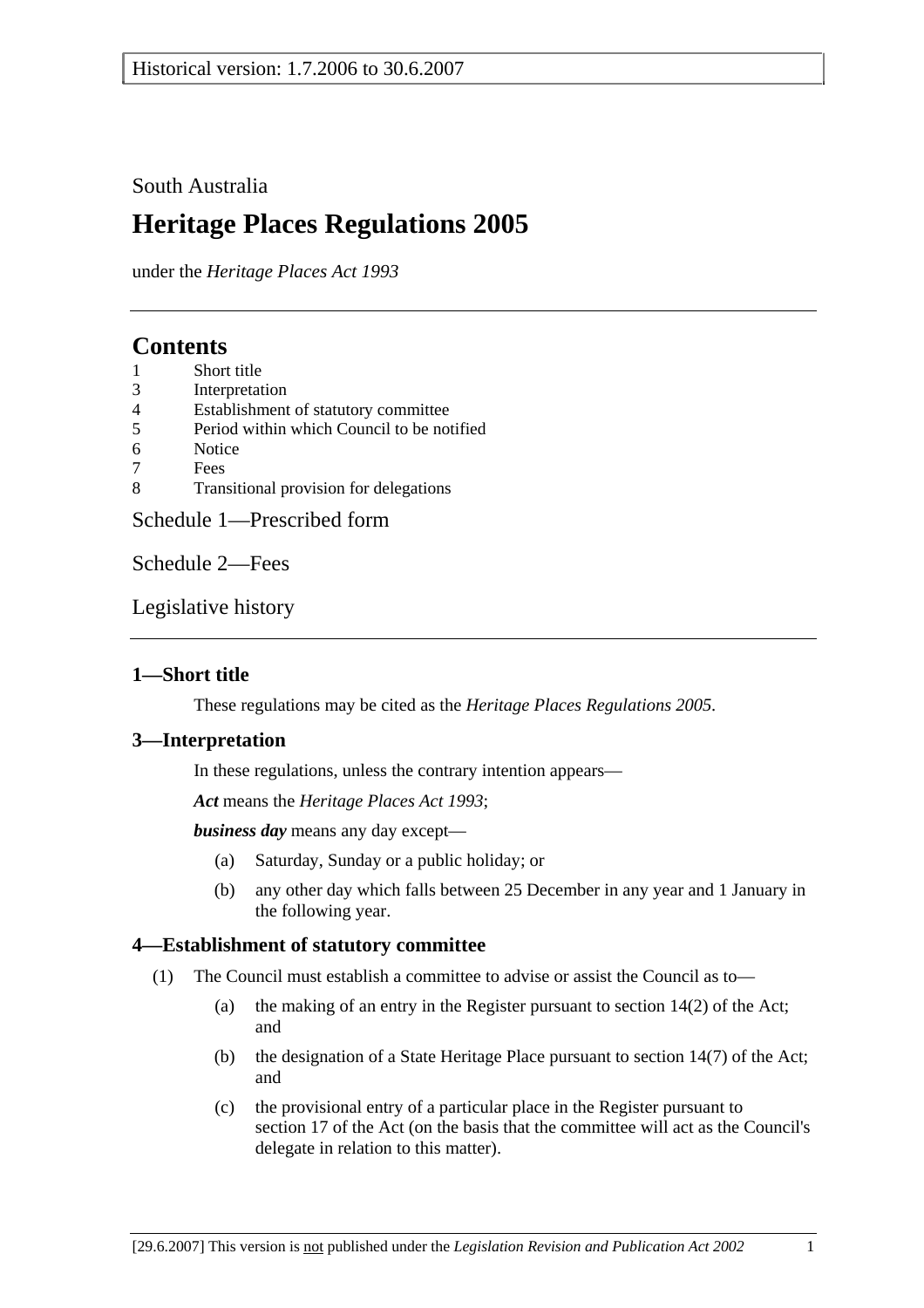- (2) The members of the committee—
	- (a) will be appointed by the Council; and
	- (b) in accordance with terms and conditions determined by the Council.

### **5—Period within which Council to be notified**

For the purposes of section  $27(2)(b)$  of the Act—

- (a) the prescribed period for notifying the Council of the location of an object is 5 business days from the date of discovery; and
- (b) the prescribed period for furnishing information to the Council is 10 business days from the date on which the Council requested the provision of the relevant information, or such longer period as the Council may allow.

### **6—Notice**

For the purposes of paragraph (a) of section 38A(5) of the Act, a notice of the Minister under that paragraph must be in the form prescribed by Schedule 1.

### **7—Fees**

- (1) The fees set out in Schedule 2 are payable to the Council.
- (2) The Council may waive or reduce a fee if satisfied that it is appropriate to do so in a particular case.

### **8—Transitional provision for delegations**

A delegation made by the State Heritage Authority may continue to operate as if it were a delegation made by the Council until that delegation is varied or revoked by the Council.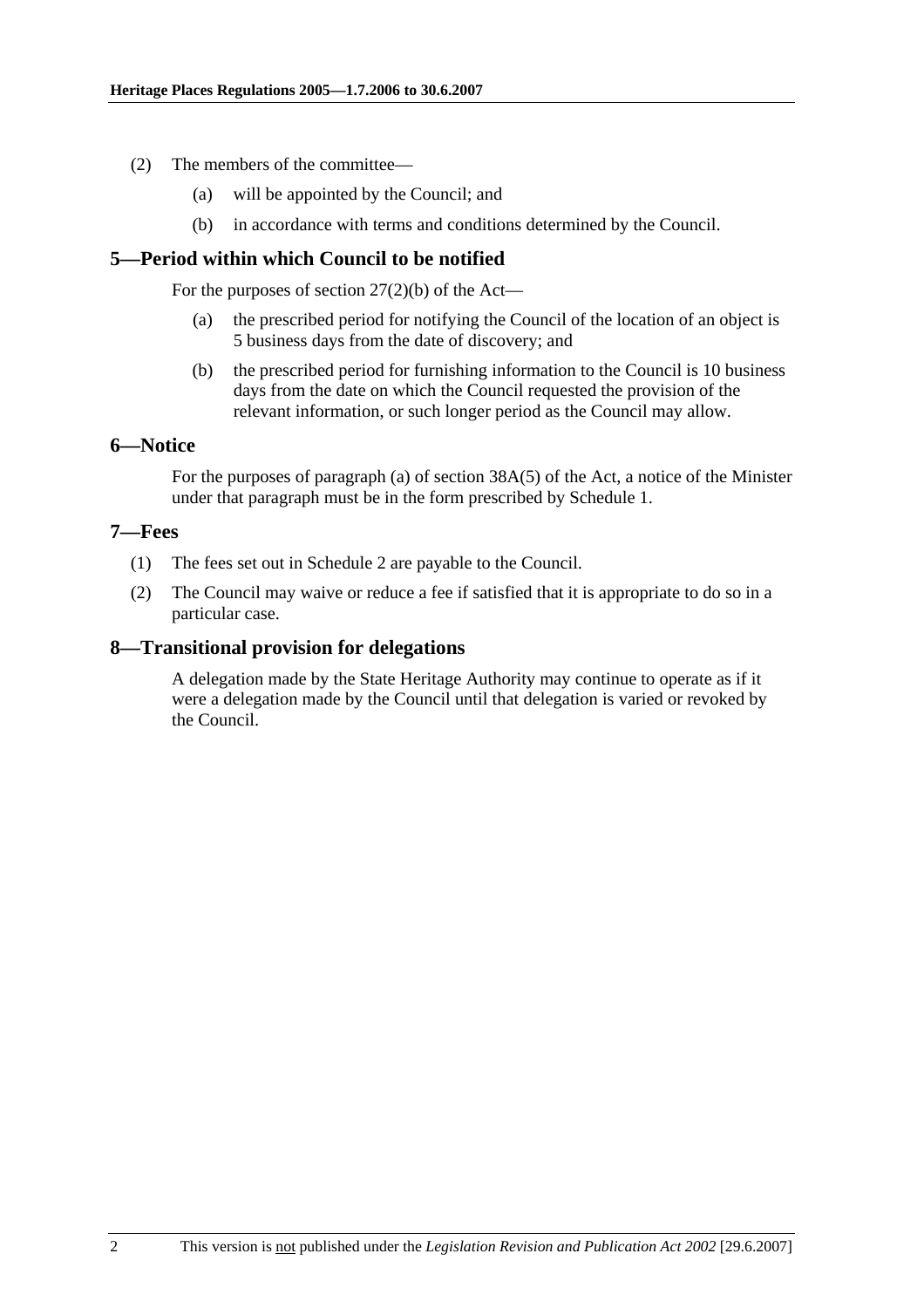File No.

## **Schedule 1—Prescribed form**

Heritage Places Act 1993

NOTICE for the purposes of section 38A(5) of the Act

| <b>PART A-Notice</b>                                                                    |               |                 |
|-----------------------------------------------------------------------------------------|---------------|-----------------|
| To:                                                                                     |               |                 |
| Title: Mr/Mrs/Ms                                                                        | Last<br>Name: | Given<br>Names: |
| Company Name<br>(if applicable):                                                        |               |                 |
| Postal Address:                                                                         |               |                 |
| Street Address (if different<br>from above) or other<br>information relevant to service |               |                 |

- 1 It is alleged that you have engaged in conduct in contravention of the Heritage Places Act 1993 ("the Act"). The particulars of the alleged contravention are set out in Part B of this notice.
- $\overline{2}$ The purposes of this notice is to give you the opportunity to elect to be prosecuted for the alleged contravention under section  $38A(5)(a)$  of the Act. If you do not elect to be prosecuted, the Minister, a local council, or any other person acting with the leave of the Environment, Resources and Development Court may commence civil penalty proceedings under section 38A(1)(c) of the Act for the purposes of obtaining an order from the Court that you pay into the South Australian Heritage Fund an amount as a monetary penalty on account of the contravention. In these civil proceedings, any contravention of the Act would only need to be proved "on the balance of probabilities".
- 3 If you elect to be prosecuted rather than facing the civil penalty proceedings, you must serve a written notice on the Minister within 21 days after service of this notice.
- $\overline{4}$ The following matters are relevant to the provision of a notice of election to the Minister:
	- The notice must be addressed to the Minister as follows:  $(1)$

### [Insert relevant information]

 $(2)$ You may choose to use the pro forma notice to the Minister attached to this document, or you may inform the Minister by letter if you so wish.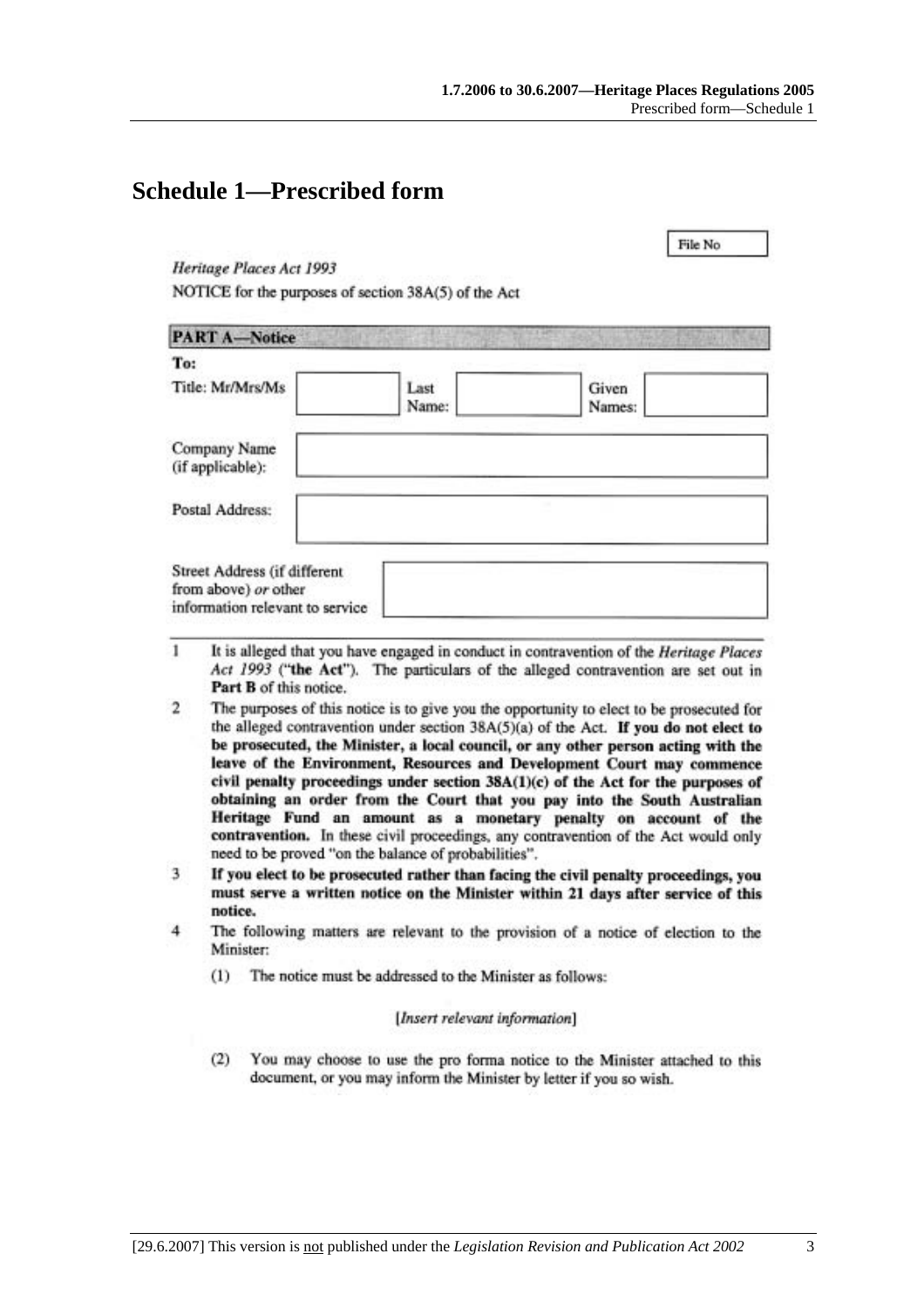- $(3)$ Please quote your name and the File Number shown at the top of this document.
- $(4)$ information about the Act can be obtained from Additional www.environment.sa.gov.au/heritage. Information concerning this Notice can be obtained by telephone from the Manager, Heritage Branch-Telephone [insert relevant number]. There is also some additional general information set out below.
- If you do not respond within 21 days after service of this notice, proceedings  $(5)$ may be commenced to recover the "civil penalty" in the Environment, Resources and Development Court.

| Name of State Heritage<br>Place (if applicable): | Register No: |
|--------------------------------------------------|--------------|
| Address or Location:                             |              |
| The details of the contravention are as follows: |              |
|                                                  |              |
|                                                  |              |
|                                                  |              |

## **PART C-General information**

#### **Heritage Places Act 1993** 1

The Heritage Places Act 1993 is an Act to make provision for the identification, recording and conservation of places and objects of non-Aboriginal heritage significance, to establish the South Australian Heritage Council, and for other purposes.

#### $\overline{2}$ **Section 38A-ERD Court**

- Subsection (1) allows an order to be made only where a contravention of the Act has occurred.
- Subsection (1)(c) allows the Court to order a monetary penalty to be paid into the South Australian Heritage Fund on account of the breach. A monetary penalty such as this is sometimes known as a "civil penalty" because it is a financial penalty imposed by a Court in civil proceedings. The penalty is intended as a deterrent.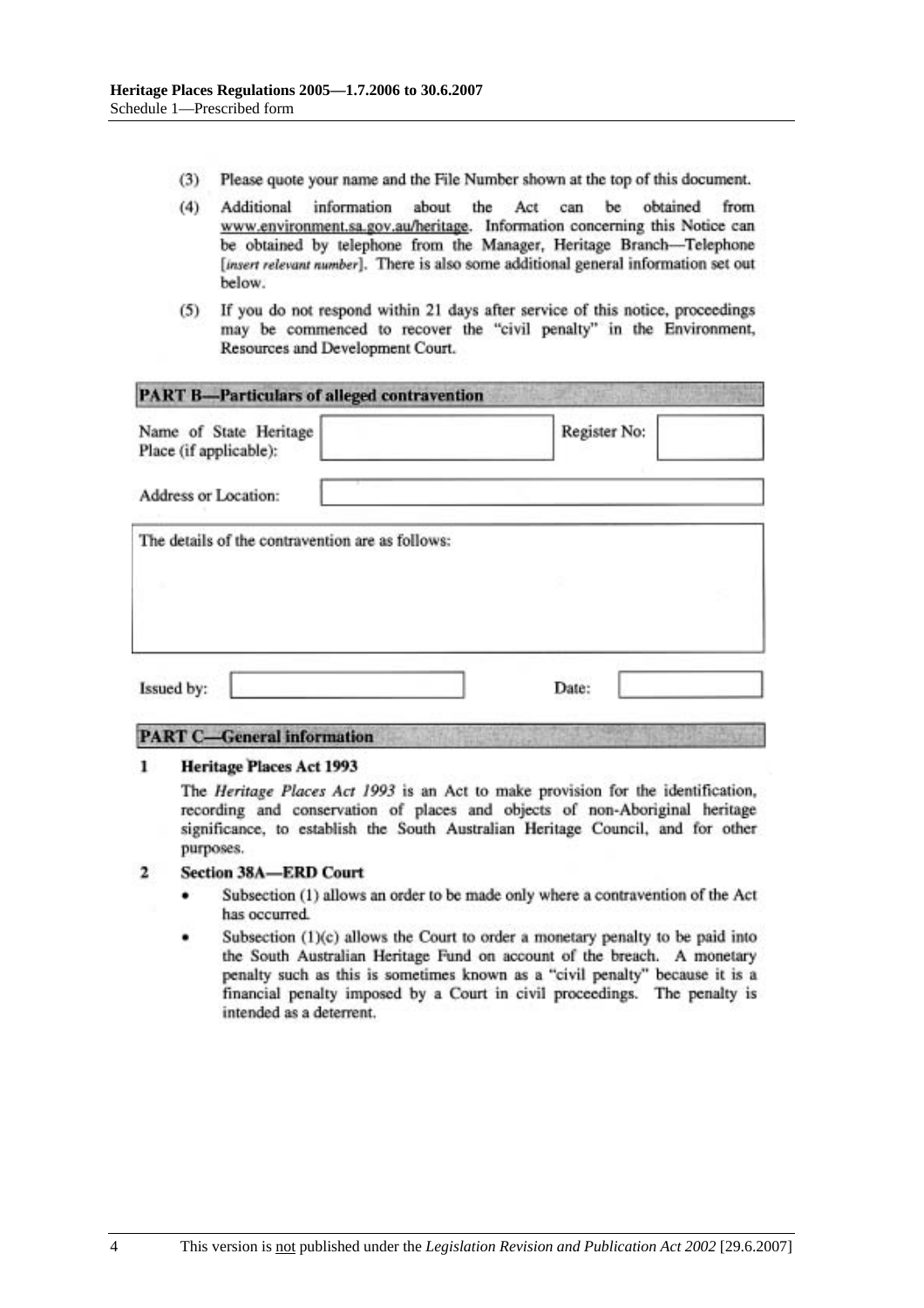- Subsection (5)(a)(i) imposes limits on the circumstances and manner of application and use of a civil penalty order. A person who is faced with the possibility of a civil penalty may elect to be prosecuted for a criminal offence, which must be proved at the higher standard of "beyond reasonable doubt".
- For the purposes of allowing a person to make an election, the Minister must serve a notice on the person advising the person that he or she may, by written notice to the Minister, elect to be prosecuted for the contravention, and allowing the person not less than 21 days to do so. This is the reason for the service of this notice.
- Proceedings for a civil penalty are stayed if criminal proceedings are started or have 3 already been started against the person for an offence that is the same (or substantially the same) as the conduct alleged to constitute the contravention to which the proceedings relate. They may be resumed if the criminal proceedings do not result in a formal finding of guilty being made against the person.
- $\overline{4}$ If an amount is paid in the civil proceedings, criminal proceedings may not be initiated against the person for an offence constituted by conduct that is the same (or substantially the same) as the conduct alleged to constitute the contravention in relation to which the amount has been paid.

### **Attachment**

### **Notice to the Minister**

1 I have received a notice from the Minister under section 38A(5)(a) of the *Heritage* Places Act 1993 ("the Act") in connection with the proposed commencement of civil penalty proceedings in respect of a contravention of the Act.

The File No is:

 $\overline{2}$ In accordance with section 38A(5)(a) of the Act I HEREBY GIVE NOTICE that I elect to be prosecuted for the alleged contravention.

| Name in full:                     |   |
|-----------------------------------|---|
| Signed:                           | ١ |
| Please also print signature here: |   |
| Contact details:                  |   |
|                                   |   |

 $\boldsymbol{A}$ Date:

3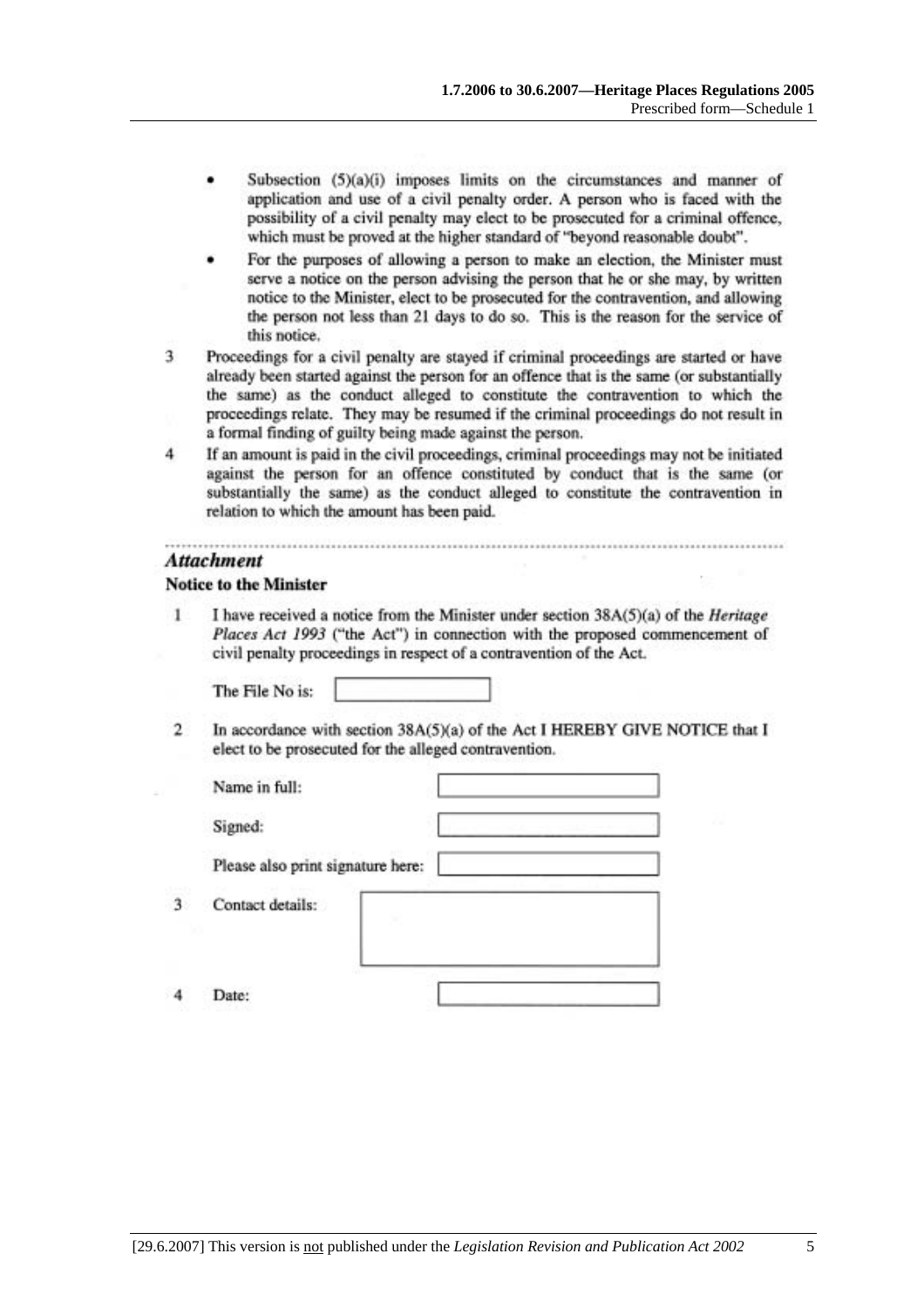# **Schedule 2—Fees**

| 1              | Act      | Certified copy of an entry in the Register in relation to a State Heritage<br>Place, or an object identified by the Council under section $14(2)$ of the | \$23.90                                            |
|----------------|----------|----------------------------------------------------------------------------------------------------------------------------------------------------------|----------------------------------------------------|
| 2              |          | Application for certificate of exclusion in relation to land zoned<br>"residential" under the relevant Development Plan—                                 |                                                    |
|                | (a)      | initial application fee                                                                                                                                  | \$119.00                                           |
|                |          | plus                                                                                                                                                     |                                                    |
|                | (b)      | if the Council determines to invite public submissions                                                                                                   | \$1 082.00                                         |
| $\mathcal{F}$  |          | Application for certificate of exclusion in relation to any other land                                                                                   | 5% of Valuer-General's<br>assessment of site value |
| $\overline{4}$ | Act 1993 | Application for a permit under Part 5 Division 1 of the <i>Heritage Places</i>                                                                           | \$119.00                                           |